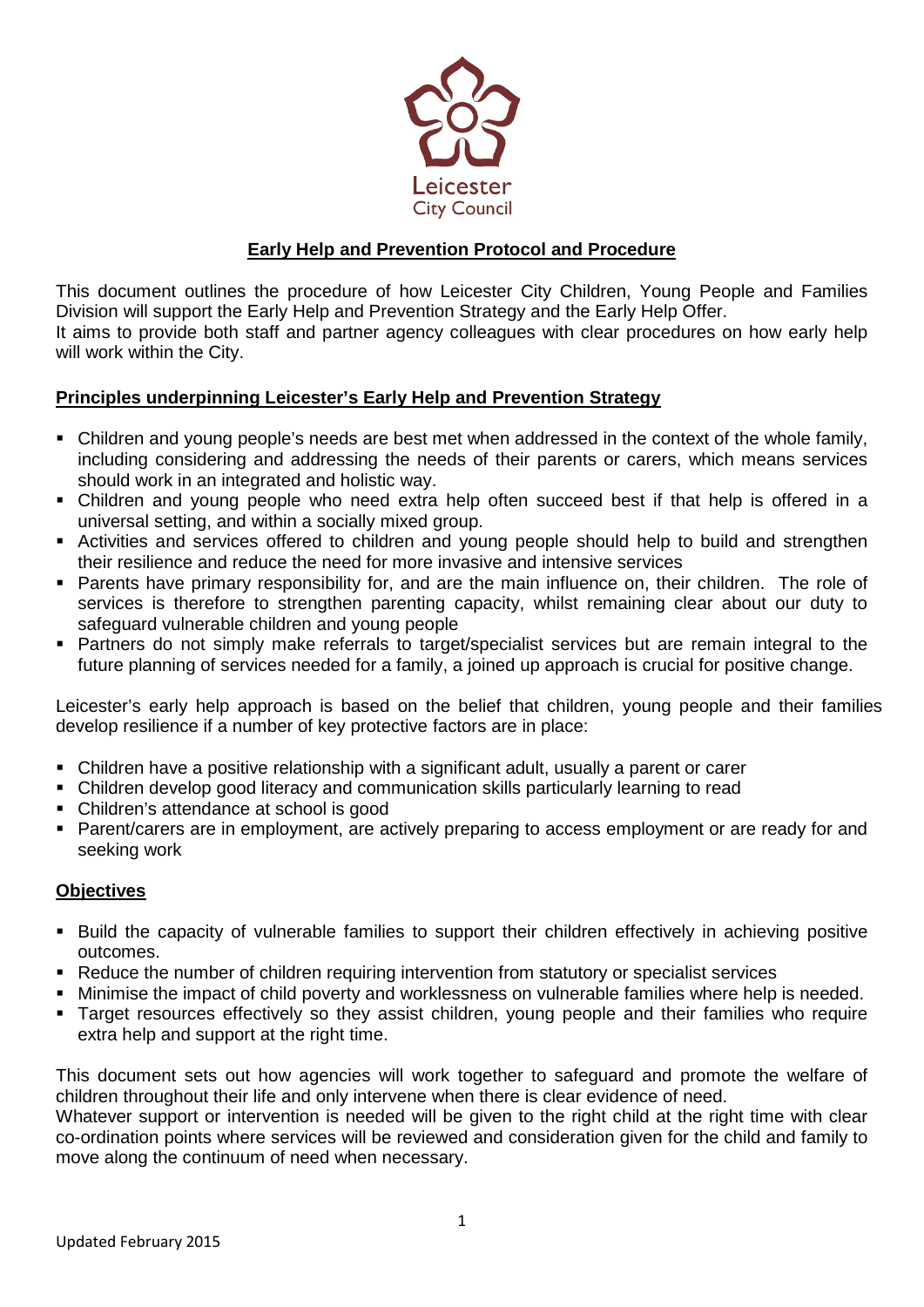The Threshold for intervention will be clear and in line with the Leicester, Leicestershire and Rutland LSCB Threshold document. Practice and procedures will be clearly understood by all agencies and the rationale of their contribution to the support plan clear.

This guidance requires that practitioners who have concerns for a child/young person to contribute proactively at every stage in the child's journey, from early help through to specialist services and from specialist services through to early help via their direct work with families and contributing to Early Help Assessment meetings.

Early Help Services (Targeted/Specialist), Child In Need (CIN), Child Protection (CP), and Looked After Children (LAC) systems are all multi-agency and multi-disciplinary processes and all may involve the same practitioners. They differ only in terms of thresholds and objectives.

# **Consent**

The issue of consent is central to the work in early help and prevention services.

The expectation is that all workers involved with children, young people and families will be open and honest with them regarding why they are involved with their family. They will explain clearly to the family the benefit of having co-ordinated services to support them in dealing with the identified issues. Where there is resistance from a family, and the worker feels that without further support the situation will deteriorate, resulting in a referral to Social Care, the worker must discuss the situation with their manager to consider what action to take. The family must be informed of the agencies' next steps unless there is clear evidence that this would be detrimental to a child in terms of their safety. Where a family meets the Think Family (Troubled Families) criteria, it is acknowledged that identification should wherever possible be based on informed consent. Outcomes are best achieved by working with families on a consensual basis avoiding escalation into statutory services.

#### **Referral Process for an EHA**

- Anyone can complete an EHA referral, sending it to the Early Help in Duty and Advice Team: [Early-Help@leicester.gov.uk](mailto:Early-Help@leicester.gov.uk)
- **All** referrals will be screened by the Early Help in Duty and Advice Team and if it meets the eligibility criteria and threshold, will allocate this to the appropriate cluster.
- Once the EHA referral has been allocated, professionals and the family will be invited to a 'Team around the Family' (TAF) meeting where the assessment will be updated, a lead practitioner identified and a plan of action agreed and reviewed every 3 months until needs are met.

## **Early Help Services**

Early Help services in Leicester are for children young people and families whose needs are not being met by routine services but who do not need specialist services. They are for children of all ages and not just the very young. Early Help is not a new concept and although the Council will continue to lead the early help offer, there is now a greater emphasis on staff in any agency working with children providing direct support, signposting and a co-ordination of agencies working with the family.

Early Help services can be provided at any point of need and can be very effective in supporting a child, young person and/or their family to step down from statutory services as well as preventing the escalation of issues.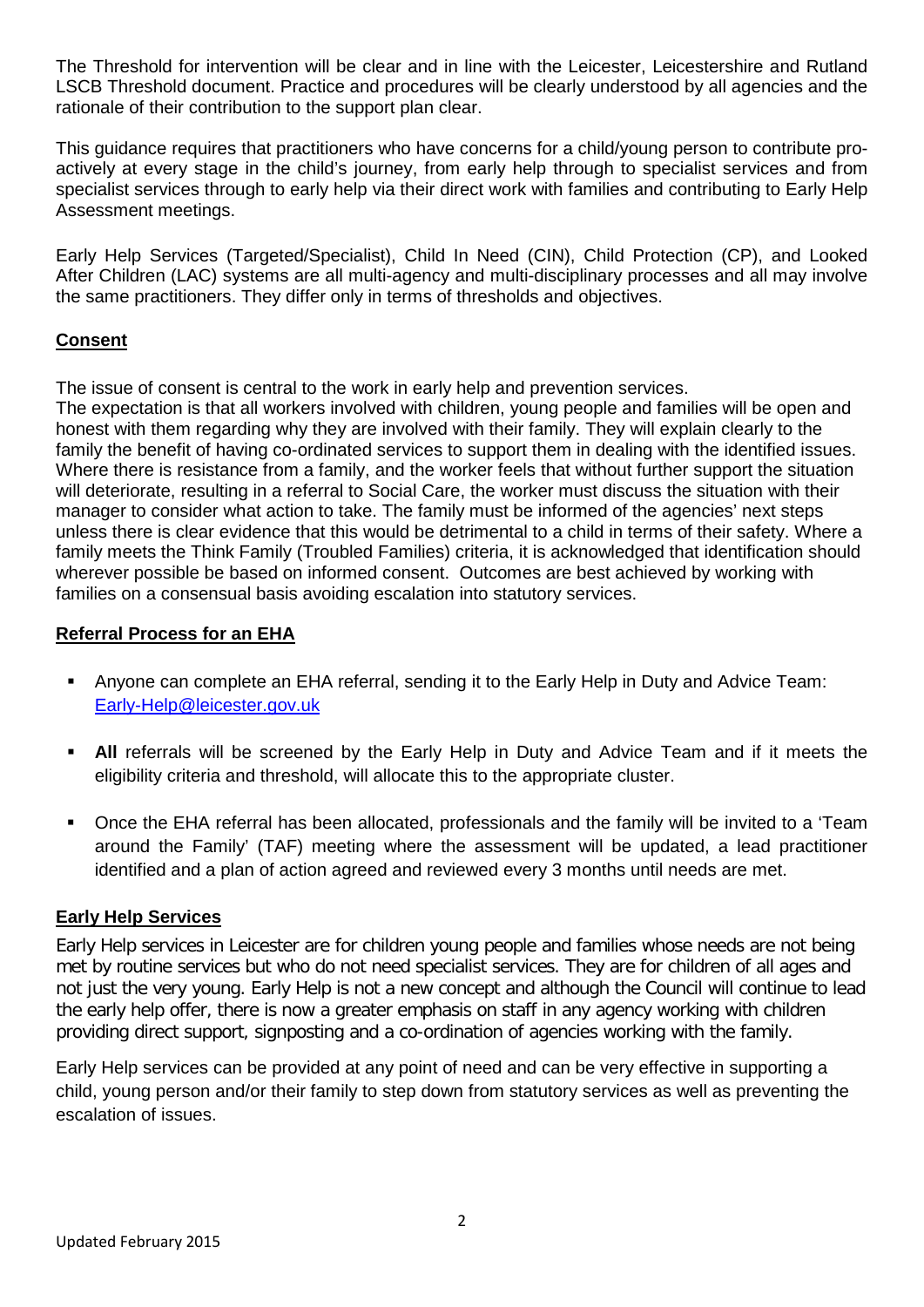# **The Early Help Assessment (formerly CAF)**

We have brought together our existing early help and prevention services into a consolidated 'Early Help Targeted and Specialist Services' offer. From February 2015, we will no longer be using the language of the Common Assessment Framework (CAF) and have developed the Early Help Assessment with the Early Help and Prevention Protocol.

# **Definitions**

#### Unmet Need

An unmet need is a need that cannot be met by an agency in terms of not having the ability to respond to the particular need

Refer to pages 16/17 of the Leicester, Leicestershire and Rutland Thresholds document for examples of presenting needs.

#### Single Agency Response

Two or less unmet needs that can be met with a single agency response working alongside universal services.

#### Early Help Assessment

A co-ordinated multi agency response led by an identified practitioner working with the family using a team around the family (TAF) approach.

#### **Eligibly Criteria for an Early Help Assessment**

The eligibility criteria for an Early Help Assessment are defined as:

- o A family has 3 or more needs that are likely to impact on outcomes for children and young people
- o These needs are complex and are beyond the remit and capacity of a single agency response
- o A co-ordinated multi agency response is required working alongside universal services.

## **The Early Help Assessment (EHA)**

The EHA is a shared assessment and planning framework, endorsed by Leicester Children's Trust partnerships as the baseline assessment to use across the trust workforce. It aims to help the early identification of children and young people's additional needs and promote co-ordinated service provision to meet them.

#### **Who is the EHA for?**

The EHA is aimed at children, young people and families with 3 or more complex needs that are not being met by their current service provision.

#### **Why have an EHA?**

Many practitioners will be working with families where they are already in a Lead Practitioner role supporting them with a range of issues liaising with a range of services but without a formalised process.

Whilst this can work well, the most effective way of supporting a family where there are multiple issues with more than one service involved is to coordinate those agencies to meet on a regular basis with the family included to develop an action plan with outcomes.

This approach enables the family to still have that one Lead Practitioner with everyone being clear on what their responsibilities are and a process in place to ensure plans are monitored with progress being made and outcomes achieved in a timely way.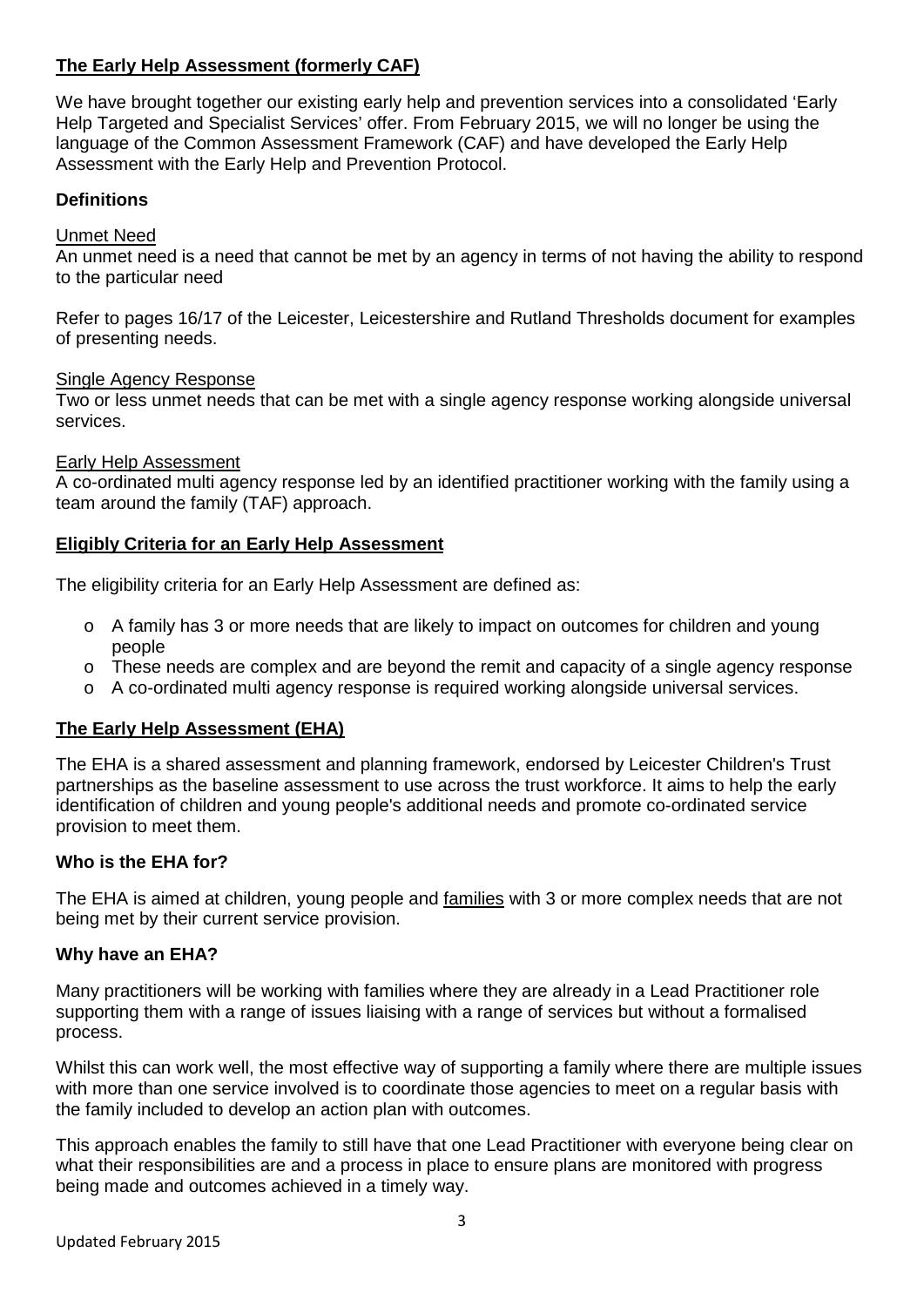#### **How does the EHA operate?**

There are four main stages in completing an assessment: identifying needs early, assessing those needs, delivering integrated services and reviewing progress.

# **Which children, young people and families is EHA aimed at?**

The EHA is aimed at children and young people with complex needs:

- Including unborn babies
- Generally up to the age of 18, but extended beyond 18 where it is appropriate to enable the young person to have a smooth transition to adult services (eg. For young people with learning difficulties or disabilities, assessments can be carried out up to the age of 25)
- Who have needs that are not being met by their current provision
- Who would benefit from an assessment to help a practitioner understand their needs, determine whether other services should be involved in providing support and engage further services
- Who are particularly vulnerable (eg. Persistent truants, excluded pupils, sexually exploited children, victims of crime and young runaways)

The EHA is not appropriate for:

- o The majority of children and young people who are progressing satisfactorily towards successful outcomes within universal services
- o Situations where an immediate statutory or specialist assessment is needed or is the most appropriate way to determine support required
- o A child or young person about whom there is concern that they may be suffering, or may be at risk of suffering, harm. In such instances, Leicestershire, Leicester & Rutland Safeguarding Children Board procedures should be followed without delay: <http://llrscb.proceduresonline.com/index.htm>

#### **Consent**

The EHA is a voluntary assessment process and, as such, a child or young person and/or their parent/carer must give consent at the start of the process for the assessment to take place in the full knowledge of what will happen to this information (e.g. How it will be stored, who will have access to it).

Similarly, in instances where there is no Early Help Assessment in place, but a referral to a specialist service is being considered, consent should always be sought from the child or young person and/or their parent/carer unless to do so would place the child at increased risk of significant harm.

Practitioners should be tenacious in their attempts to persuade parents/carers to give consent. The benefits and advantages should be explained clearly, as should the purpose of an EHA (i.e. it is a process to determine the most appropriate type of support required for a child/young person).

## **Support for the Lead Practitioner**

There is a dedicated email address and telephone number for Lead Practitioners to call to answer any queries, support with completing the EHA and navigation around the electronic case record Liquid Logic system.

Email: [Early-Help-Queries@leicester.gov.uk](mailto:Early-Help-Queries@leicester.gov.uk) Telephone: 0116 4541694

## **Early Help in Duty and Advice Team**

This team are situated within (statutory) Duty and Advice and are staffed by Family Support Workers who were previously based within the Children Centres. The purpose of the team is to ensure the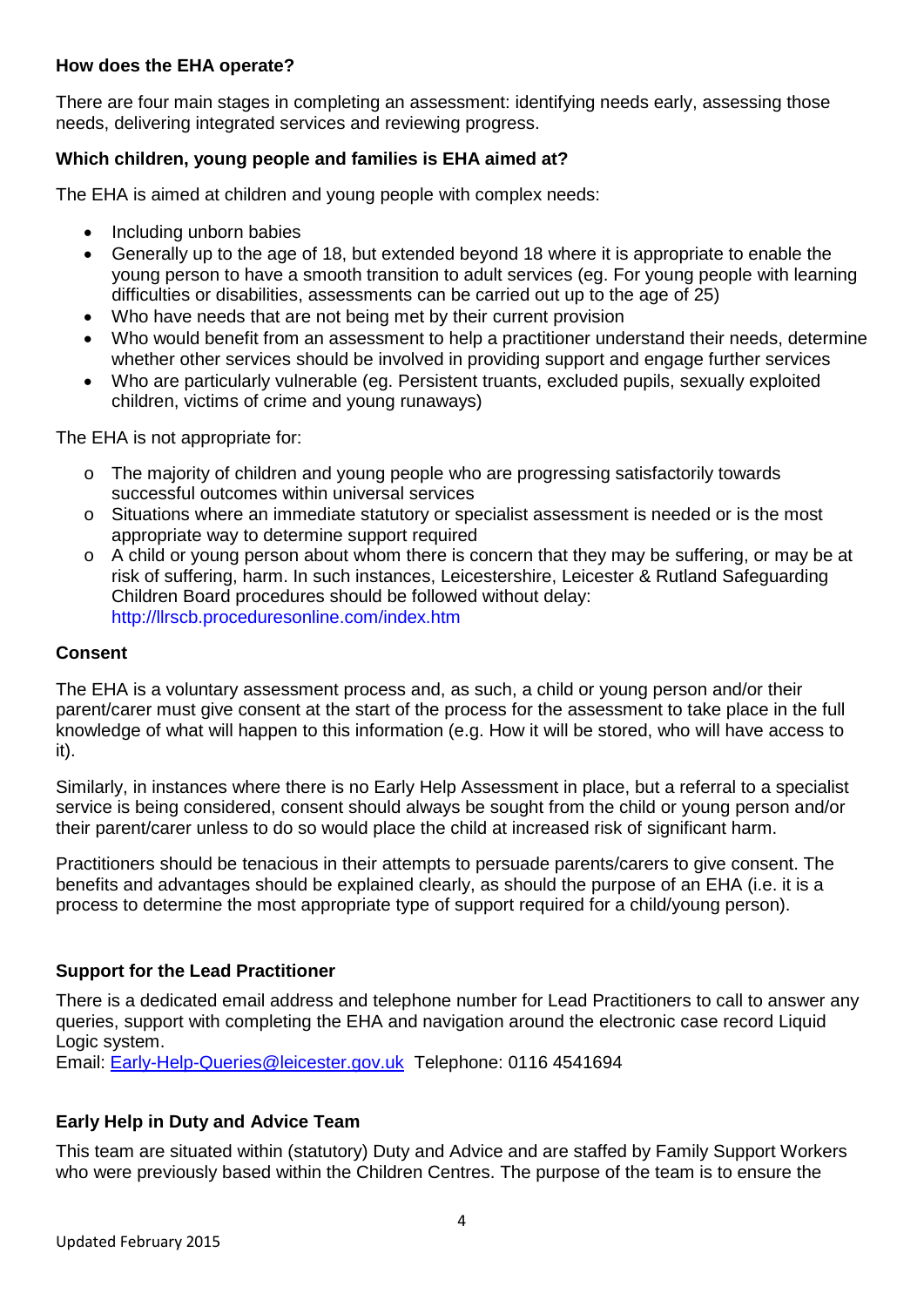seamless continuity of services/support to families and provide the bridge between statutory and support services.

Their role includes:

- Screening all EHA referrals and ensuring co-ordination and distribution of work to be passed out to locality/ cluster areas.
- **Enabling appropriate advice to families in a crisis that are deemed to be below the threshold of** social care and if required undertaking a short piece of work.
- Facilitating appropriate step down of cases.
- Ensuring that return interviews are completed for those young people reported missing from home.
- **Ensuring information sharing with appropriate agencies.**

In addition there are a range of additional mechanisms that offer early help support through the Early Help and Prevention Protocol as follows:

- **•** Dedicated support for the completion and administration of Early Help Assessments
- Advice points based in cluster areas providing low level advice and signposting
- $\bullet$  0 19 Early Help locality meetings reviewing children and young people identified as vulnerable.
- Multi Agency Support Panel providing management oversight and decision making for cases that are stuck, high cost or need escalation.

**For more information about the Early Help Assessment, making a referral or help completing an assessment, please contact 0116 4541694, email:** [Early-Help-Queries@leicester.gov.uk](mailto:Early-Help-Queries@leicester.gov.uk) **or visit:** [www.leicester.gov.uk/earlyhelp](http://www.leicester.gov.uk/earlyhelp)

# **Priority Children and Young People's Meeting**

In each cluster, there is a locality meeting of partners which reviews the 'Priority Children's List'. This is intended to enable practitioners to share information and potentially co-ordinate a multi-agency response from a range of agencies in meeting a child's/young person's additional needs identified through an assessment. Its purpose is to enable early intervention so as to prevent problems increasing and requiring more specialist intervention later in the child's or young person's life. It is also intended to reduce the need for repeated, unnecessary assessments.

At the meetings, professionals will alert the appropriate Family Support Manager when they assess that an Early Help assessment (EHA) is required to support a family. This will then be allocated to the most relevant professional working with the family to undertake the EH assessment. In the case where the family is not well known to any agency, the Family Support service will complete this assessment.

## **Step Up from Early Help to Social Care**

Where the Lead Practitioner or a multi-agency group consider that the needs of a child have become more complex and may need advice from Social Care, a referral should be made to the MASP (Multi Agency Support Panel) for discussion and action agreed. In the case where there are immediate safeguarding concerns, a referral to the Duty and Advice Service should be made. The needs will be assessed with a decision made that if thresholds have been met for specialist social care services, a direct referral will be taken.

Where the lead professional or a multi-agency group consider that the needs of a child have become more complex and may need advice from Social Care, a referral should be made to the Duty and Advice Service. The needs will be assessed with a decision made that if thresholds have been met for specialist social care services, a direct referral will be taken.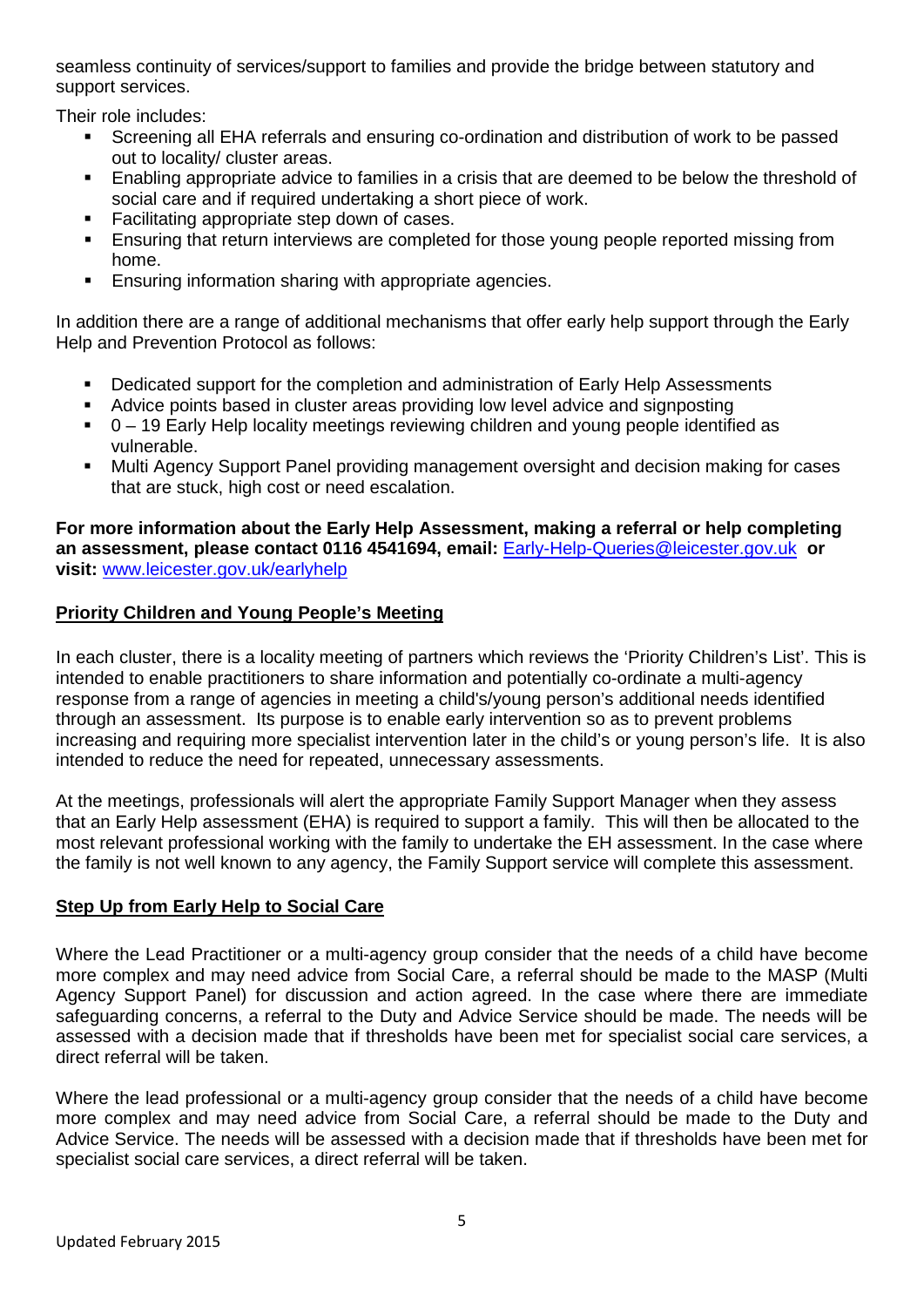Prior to the referral to the Duty and Assessment Team, the Lead Practitioner should:

- Review the Early Help assessment paperwork and make sure it identifies all changes to the child's circumstances including newly identified needs.
- Communicate their concerns with the family.
- Be familiar with the threshold criteria for level of need.

Where there is an open EHA and a referral is made to specialist social care services the Early Help service will remain in place until the outcome of the Single Assessment undertaken by social care is known.

**NB: Please note that early help services can undertake a specific piece of work as part of a child in need, child protection or LAC plan without the need to make a formal EHA.**

## **Step Down from Social Care to Early Help**

Social Care teams always aim to reduce their involvement as the child's needs are met. If a decision has been made that a child is no longer assessed as a child 'in need' (CIN) but ongoing support is required from Early Help services and the family have given consent to the support and to information being shared then Social Care services should adhere to the following process:

The CIN meeting/ CP review conference where step down is being considered must be attended by a representative from the Early Help in DAS Team. If an Early Help Assessment is required, this must be completed by the social worker and passed through to the Early Help in DAS.

Where a Single Assessment has been completed and additional needs have been identified, but this does not necessitate social work intervention based on the threshold criteria,

The Social Worker should:

- Discuss with the family the benefit of continued support for Early Help services and gain written consent.
- It should be agreed whether this is in the form of an Early Help Assessment or single agency Family Support Work.
- With the family's agreement, inform the Family Support Manager in Early Help (DAS) that an Early Help Assessment is required to continue to support the family. The social worker will not need to complete a separate EHA and can pass the complete single assessment on which will become the EHA. **The Family Support Manager should arrange the first TAF (Team around the Family) meeting within 3 weeks of the case being stepped down.**
- The social worker should attend the first TAF multi-agency meeting to support family and ensure a smooth handover.
- The first meeting will be chaired by the Family Support Manager in a locality, where a plan will be agreed and a Lead Practitioner appointed from the meeting.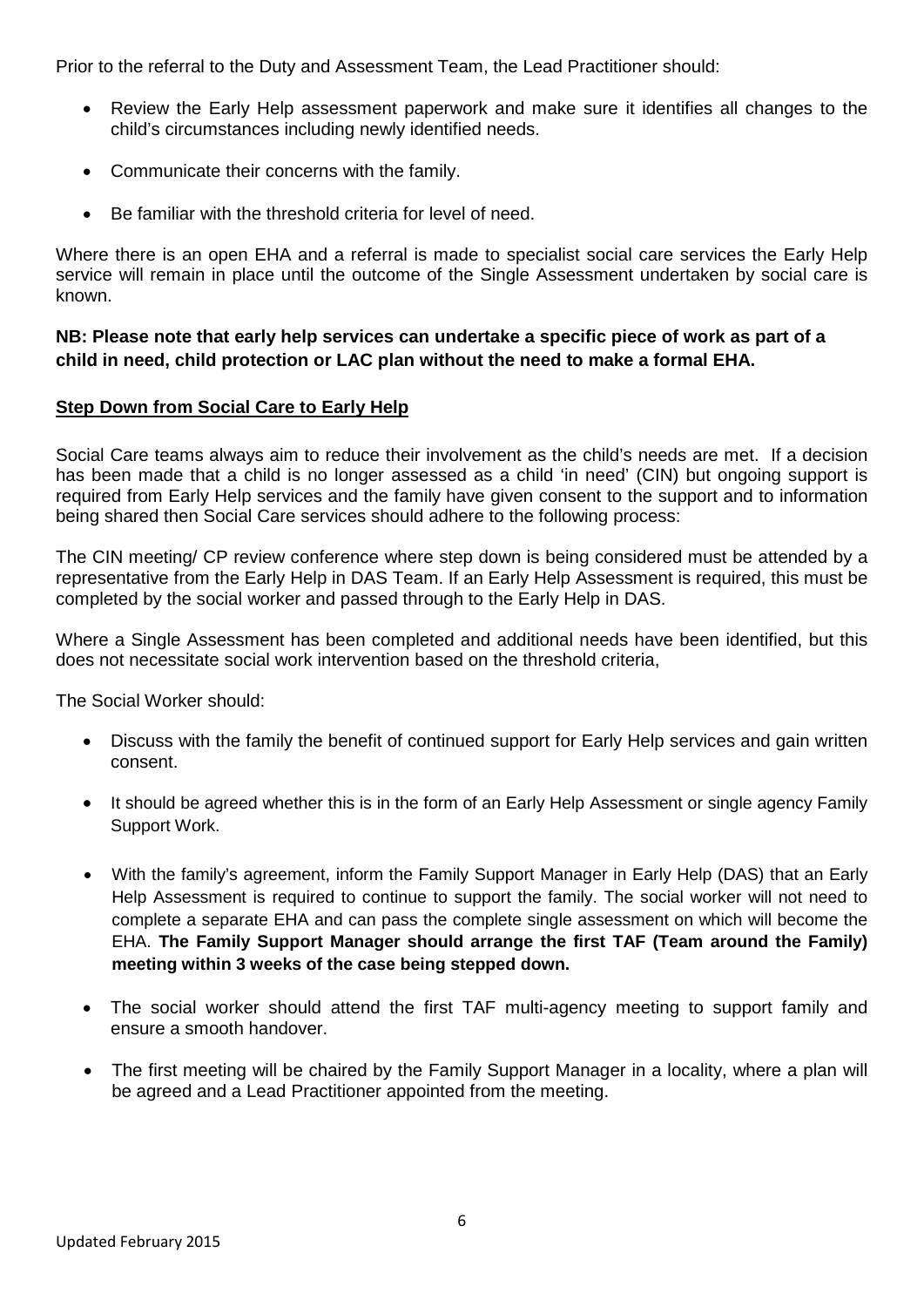#### **Early Help Assessment Plans**

The Early Help meeting must prepare an action plan which identifies the key agencies, resources and services which will be needed to achieve the planned outcomes within the agreed timescales. The plan must include:

- The desired outcome
- Highlight the strengths of the family
- Describe the identified developmental needs of the child and services required to meet need.
- Include realistic and specific actions to achieve the desired outcomes.
- Include a contingency plan if circumstances change
- Include achievable timescales.
- Identify the key agencies and their responsibilities, including frequency of contact with family members/visits to the child.
- Identify Review Date within the agreed timescale of 3 months.

Further meetings can be organised earlier if there are changes in the family circumstances or more frequent tracking has been agreed.

#### **Multi Agency Support Panel (MASP)**

Where a case is open to early help or social care and meets one of the following criteria, a referral can be made to MASP:

- High cost to the authority
- No improvement
- Escalation of problems

#### Purpose of the Panel

To provide management oversight and enable decision making to ensure that wherever possible children and young people are supported to live with their family or within their kinship network unless by doing so their wellbeing or safety would be compromised.

To provide a multi-agency perspective in providing preventative and targeted services to children and families.

Early information sharing between partner agencies and joint work at an early stage will reduce duplication of assessments and resource, coordinating services providing seamless provision to enable early identification of problems and prevent them before they escalate.

The Panel will seek to provide packages of support for children and young people across the continuum of need that promote family life and protect them within a family setting.

The Panel will provide support to children who are at risk of entering the care system and look to support and prevent cases escalating to child in need (CIN) and child protection (CP) using early intervention services to support both prevention and de-escalation.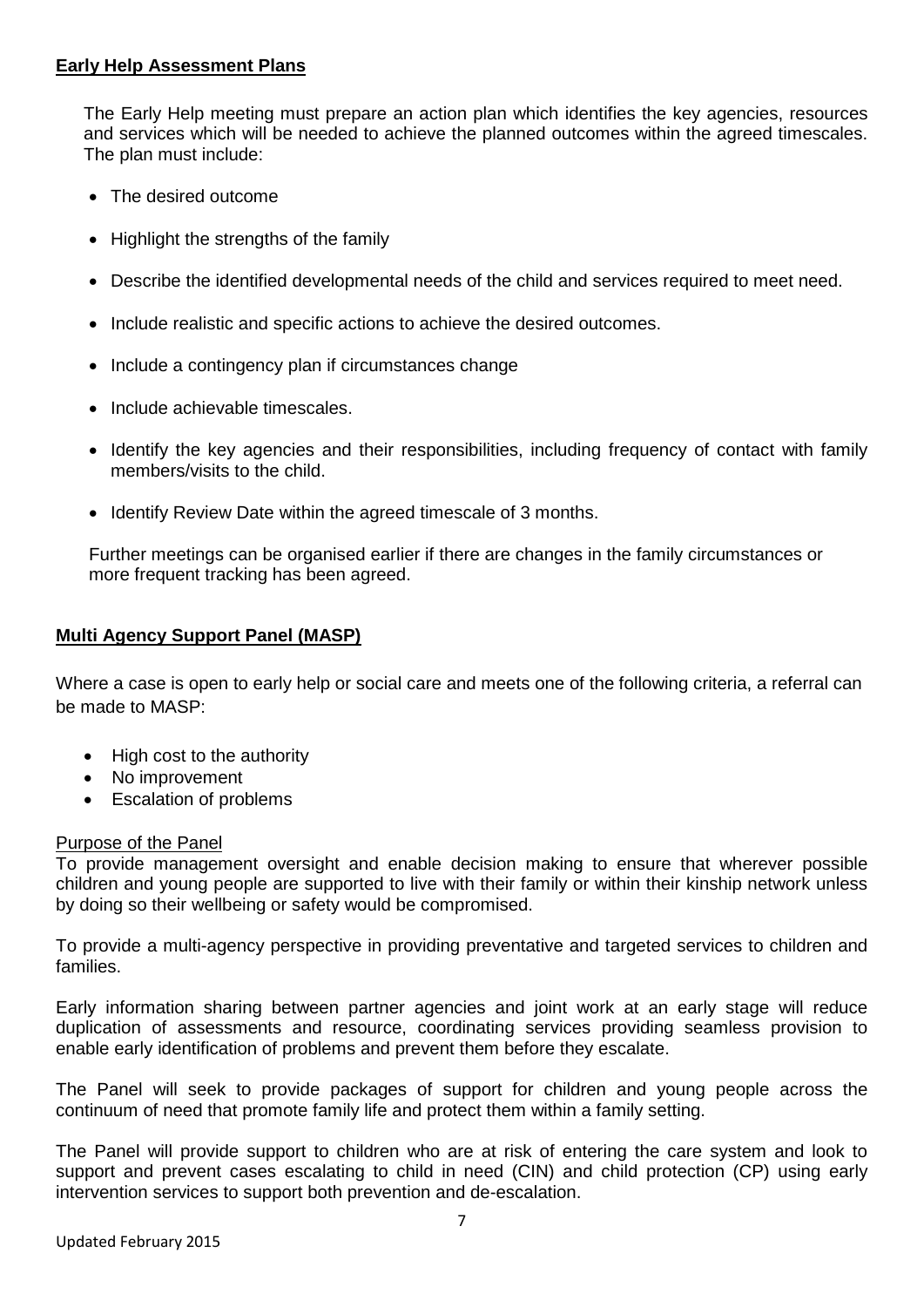For those children and young people who are not able to live safely within their families the Panel will make **recommendations** about placement options and admissions into the care system to the LARP (Leicester Access to Resource Panel).

More importantly it will ensure that children and families will get the right help at the right time and reduce the number that escalate and require social care intervention.

It will also provide an opportunity to identify trends in service provision and demand, to track outcomes and to enable a proactive approach to service design and commissioning and reducing costs.

Members of the panel may include:

- Parent/carer
- Child/ Young Person
- Social Care
- **Education Welfare Officer**
- Adult Services
- Early Help Services
- **Schools**
- Health
- Police
- Other agencies as required

The panel meets monthly, referrals are made in writing (using referral form in place) by sending an email to [Neeta.Nayee@leicester.gov.uk](mailto:Neeta.Nayee@leicester.gov.uk) and cases discussed with a series of possible outcomes:

- Resources agreed
- Case stepped up to Child in Need
- Case stepped down to Early Help/Child In Need
- Progress to Child Protection
- Refer to LARP (Leicester Access to Resources Panel)

## **Quality Assurance Process**

The continuum of support to children/young people and families in need of early help and specialist intervention will be regularly quality assured according to the Divisional Quality Assurance Framework. This will be measured via monthly audits undertaken by managers to establish whether the right children/young people are receiving the right support at the right time in their lives and support is proportionate with clearly identified and understood needs.